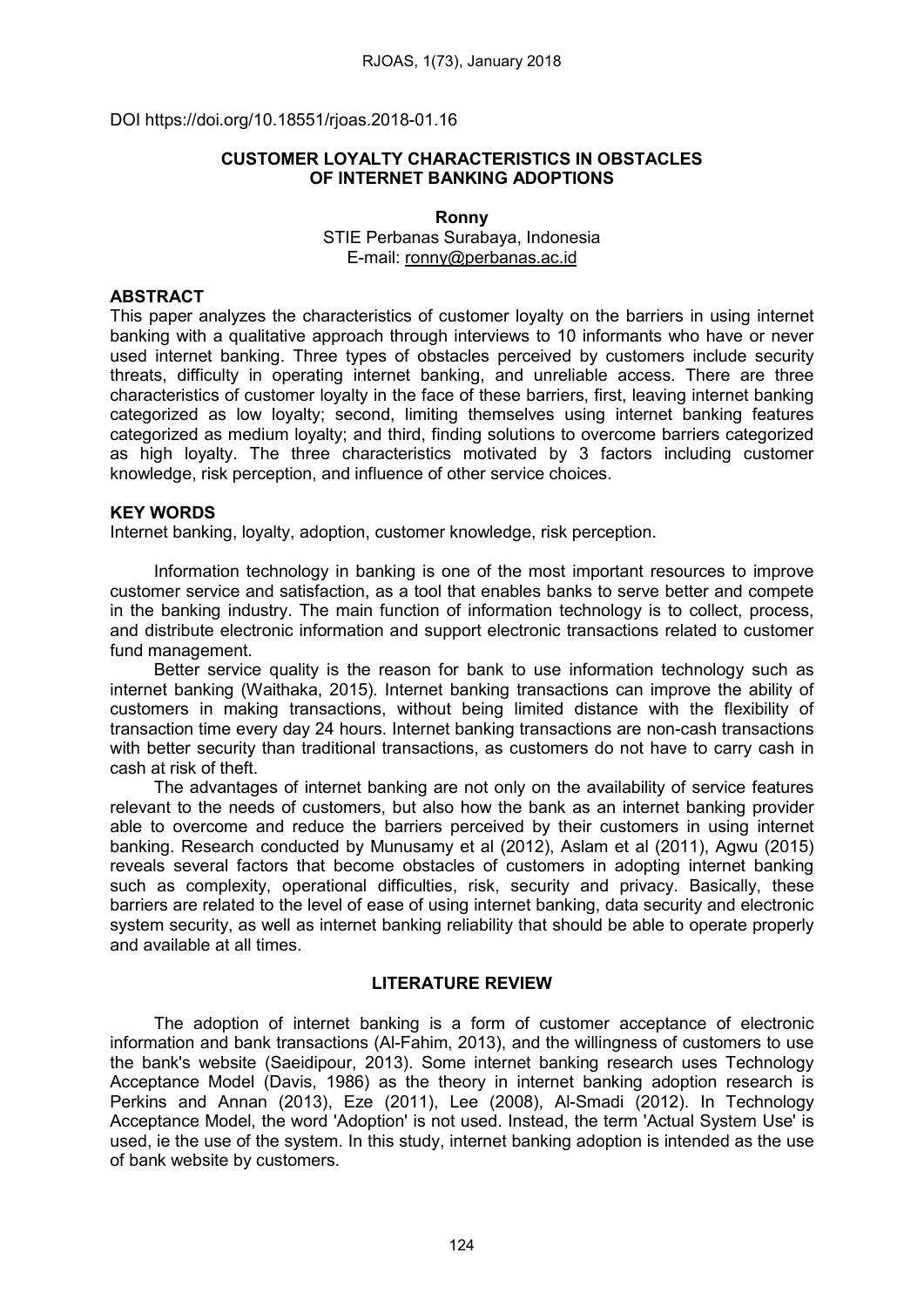Internet banking is one of the e-services. This is an online service that offers customers to be able to manage their own money saved in the bank. Nevertheless, customers can face various barriers that influence internet banking adoption as Munusamy et al (2012), Aslam et al (2011), Agwu (2015) have examined.

Munusamy et al (2012) examines the perceptions of customers regarding barriers to innovative technology-based products and services based on technology such as internet banking. There are 5 variables studied including perception of complexity, perception of operational difficulties, perception of risk, perception of high connection cost, and perception of inefficiency. Munusamy et al (2012) indicates that all variables categorized as obstacles have a significant effect on internet banking usage. Some customers have a negative image of internet banking channel that is perceived to be complex and difficult to use so that the use of internet banking services is limited. Difficulty in operating internet banking is especially faced by novice customers. They feel worried of clicking the false buttons that creates panic. Customers can perceive new technology as a threatening service and they reject it, lowering their interest in adopting internet banking, especially privacy threats. According to Munusamy et al (2012), there is no tolerance of unreliable internet banking services that may lead to distrust of customers, such as inaccurate data or the occurrence of 'Phishing' crimes in which personal data of the customer is accessible to unauthorized persons remotely without going through password security and username.

Aslam et al (2011) recommends to banks to develop internet banking after testing the barriers in internet banking adoption by active Internet users in Pakistan. Data were collected from 520 bank customers using internet banking services. The results indicates that security, privacy and high risk factors, lack of customer knowledge about the benefits of internet banking, the communication gap of customers and banks are significant barriers affecting internet banking adoption. Aslam et al (2011) advises to make bank communication channels effective in explaining the benefits of internet banking to customers, building better interpersonal relationships, one-to-one relationships, banks to customers. Aslam et al (2011) argues that bank performance is good if the storage of transaction data is safe and accurate, including safeguarding personal data of customers.

Agwu (2015) examines the barriers in adopting internet banking to explore the reasons for users as well as non-users of internet banking in Nigeria. The model theory used is Technology Acceptance Model (TAM), a model that has been used to explain consumer intentions using technology. The study show that security, privacy and infrastructure are the factors that significantly influence internet banking adoption. Customers can perceive security risks as an obstacle factor in the use of internet banking. Customers associate security risks with loss of money and are influenced by information from the media, in addition to customer concerns over security disturbances due to errors that occur in internet banking. Concerns over these security threats may diminish in the minds of consumers when consumers are aware of the many benefits gained when adopting internet banking.

### METHODS OF RESEARCH

This study uses a qualitative approach. Data collection was performed with structured interview method to understand the factors shaping the behavior of customers against barriers in using internet banking. The data were obtained from primary sources, ie bank customer informants in Indonesia who still or have never adopted internet banking. Questions are raised regarding the obstacles experienced, informed decisions and actions facing these obstacles. The confidentiality of the identity of the informant is kept confidential, thus this paper the anonymous identity is used as informant 1, 2, and so on.

A pilot study was used in this study on 3 informants. Pilot study is intended to test the interview questions to assess the ability of informants to understand the intentions of interview questions. Additions and improvements to the questions were made to deepen the answer to the research problem.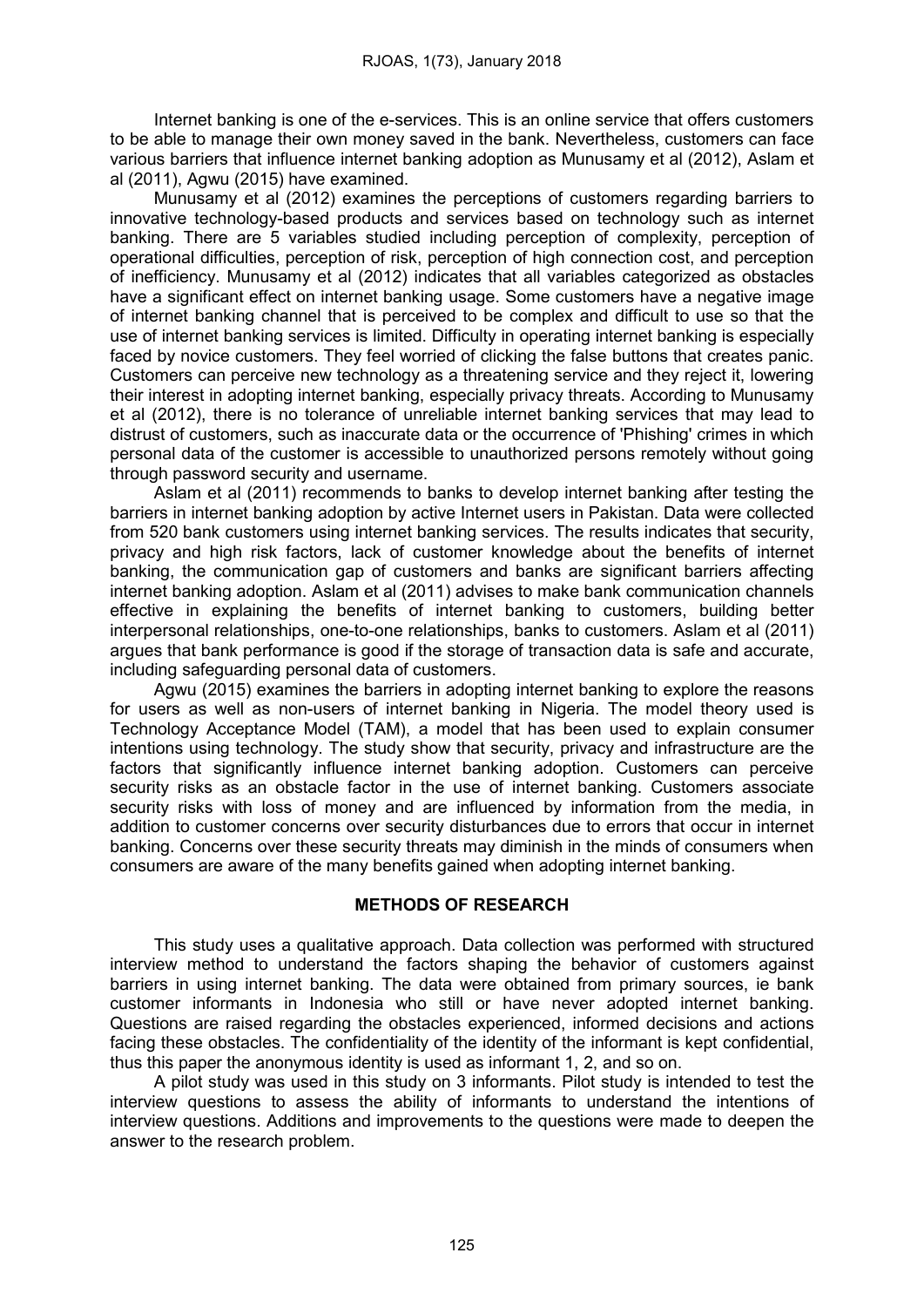Data analysis in this research is content analysis: Data collection; Focus on analysis; Information Categorization; Identify patterns between categories; and pattern interpretation between categories.

Ten informants were interviewed both directly and via telephone. These ten informants are still or have never adopted internet banking. Informant characteristics are aged 24 - 55 years old, employment, lecturers, and entrepreneurs in Indonesia.

### RESULTS OF STUDY

A total of ten customer informants of internet banking users were interviewed to understand the barriers experienced in using internet banking and the loyalty characteristics of customers facing these obstacles. The analysis is conducted on the factors behind the behavior of customers in making decisions and actions to face barriers in using internet banking.

*Barriers in using Internet Banking.* Informants' perception toward barriers in using internet banking related to 3 types of barriers, they are Security Threat, Accessibility Difficulty, and Difficulty in Operating internet banking. Basically, the perceived barrier of informants in using internet banking is the inability or failure to use internet banking.

Security is an important factor in the use of internet banking as customer does not directly meet face to face with bank officials; transaction goes through the technology. Customer trust is created when internet banking security is good. The fifth informant and the ninth informant worried about the possibility of internet banking security attack that they did not want to use the fund transfer feature on the bank website, they only use the features of balance check and account mutation. The fifth informant explained his concern about the occurrence of internet banking hacking which some smart criminals use internet to do crime. The ninth informant explained that fund transfer feature on bank website is not used because of fear of the rampant crime action with information technology that can befall on him, for example the theft of personal data. He performed funds transfers done through ATM machine.

Reliability is ability of internet banking to be available properly, or services consistent with the rules. Several informants explained that problems encountered in using internet banking service are slow access of bank websites, sometimes breaking the bank's website connection, pending transactions, unavailability of transactions proof in real time. The barriers are perceived by most informants except the second informant.

The informants' comments are as follows: "I used internet banking, the problem is that the internet used to have trouble or access is slow, caused by internet provider" (informant 1), "the obstacle to communication sometimes access bank website broken, or signal problem, yet I do not have the will to stop using internet banking, the cause is sourced from the communication/signal of the device used" (informant 3). "Sometimes I have difficulty access internet banking, meaning the system down, for example when I have input data and system down then I have to repeat again enter data, the cause is on the bank" (informant 4).

Several other informants also complained about the slowness of internet banking access: "I often experience the problem of loading, sometimes it is fast sometimes or even access break when using internet banking, the cause is internal of the bank (informant 5)." The problem is on internet connections. I also experienced a delayed transaction, the cause of the tools used such as gadgets and the internet, the cause was also from the bank at certain hour where transactions are high, making internet access slow"(informant 6)." The problem is sometimes the signals in particular location so they cannot access internet banking" (informant 7). "There is a sluggish access to bank websites, the cause is slow internet connection or maintenance of the website of the bank, or the laptop used to access internet banking is infected by the virus" (informant 8). "The broken access was caused by the device used to access the bank website" (informant 9). "I've had problems signaling, if the transaction is over 9 pm, I can see the proof of the transaction on the next day, the cause of the bank website and mobile phone card" (informant 10).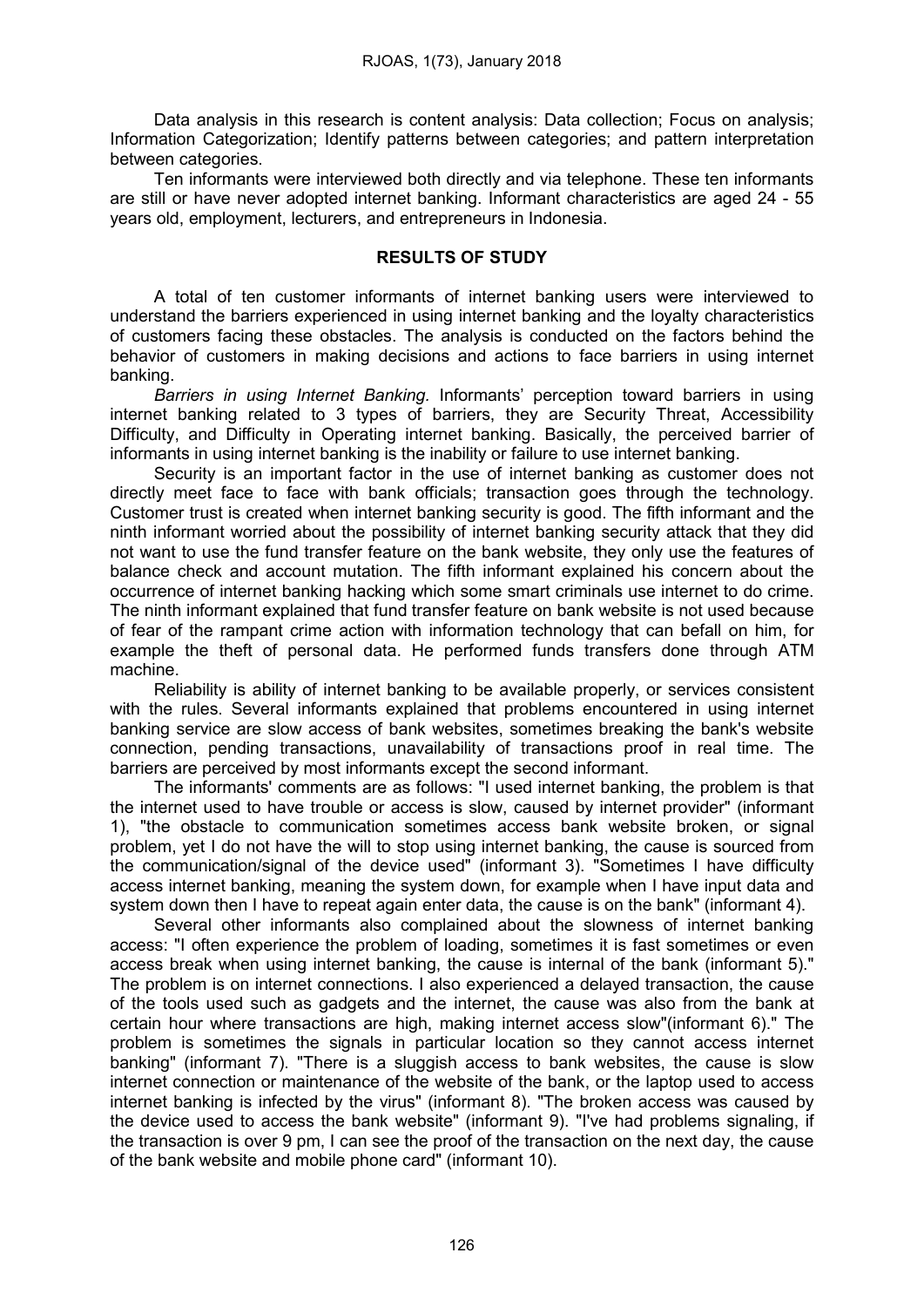The explanation from the informants above indicates slow or broken access which may be caused by a disruption of customer's device, high internet traffic, bank website accessed by customers at a certain time, or maintenance of the bank's website. Several informants were able to identify what caused the obstacles, and then determine the solutions and actions to overcome obstacles.

The first informant informed difficulty of using internet banking token device to conduct transactions. This situation is considered as a constraint factor as the informants' convenience in using internet banking decrease. These informants then decided to use ATM only.

Token device is a device used in internet banking transactions; bank will automatically send a unique token code for one transaction to the customer's token device. Some banks use token devices in the form of client's mobile communications devices. This token code is confidential data known only to customers who make transactions and is a form of transaction security.

*Characteristics of Customer Loyalty in the face of barriers using Internet Banking.*  Customers face obstacles in using internet banking by leaving it, restricting its use or finding solutions to overcome these obstacles.

Informant 1 left internet banking, then switched to use ATM machine to make money transactions due to difficulty to use internet banking transaction support tools. This action can also happen to other customers. The informant 1 explained "I use ATM machine because it is difficult to use a token device, so for better fund transfer using ATM machine only". This customer behavior is categorized as Low Loyalty.

Limitation of using internet banking is caused by concerns about possible internet banking security risks. Informant 5 explained "I do not want to transfer funds. I just do check balances because there are external factors that can disrupt the hacker attack". Informant 9 explained "the rampant crime allows my personal data known, so I use internet banking to balance check only, to transfer funds I use ATM facility". The characteristics of these customers behavior are categorized Medium Loyalty.

Some informers who experienced slow internet banking connection or disconnection of internet banking tried to find a solution. There are 2 kinds of solutions; the first solution is handling the obstacles independently/alone because of their awareness that the factor came from the device they use, for example when the internet banking connection broke up, the informant restarted by logging-out and re-log in the bank website. The second solution is communicating it to the bank for immediate service improvements. These customer behavior characteristics are categorized as High Loyalty.

"I could not make transactions when the connection was disconnected, then I came to the bank to asked the officer what happened" (informant 3). "when the internet connection broke up, sometimes there was information on the bank's website that the bank system was down again, so I waited for a while, I logout and login again, the internet banking worked" (informant 4). "Delayed transactions sometimes occurred over 9 pm, I waited until the next day and obtained information from the bank website that the transaction has happened, if internet banking connection was slow, I prefer to change my gadget" (informant 6). "The broken access was caused by my gadget; I replaced the old devices with better new devices to access internet banking" (informant 9).

Based on the barriers experienced by informants and the behavior of informants facing the obstacles, there are several factors that lie behind the customer's behavior, they are Knowledge, Risk Perception, and other service Choices.

Customer knowledge is a factor behind the behavior of the customers in facing the obstacles of using internet banking. For example, informant 4 overcome the obstacles experienced by logging-out from the bank's website then re-login to recover. The slow internet banking access is by high traffic of bank's website at certain hours causing it to be slow. Likewise, informant 6 decided to replace his gadget as a solution based on his knowledge that the slow access problem using internet banking is not always caused by the bank but also can be caused by the gadget used by informants who have low ability.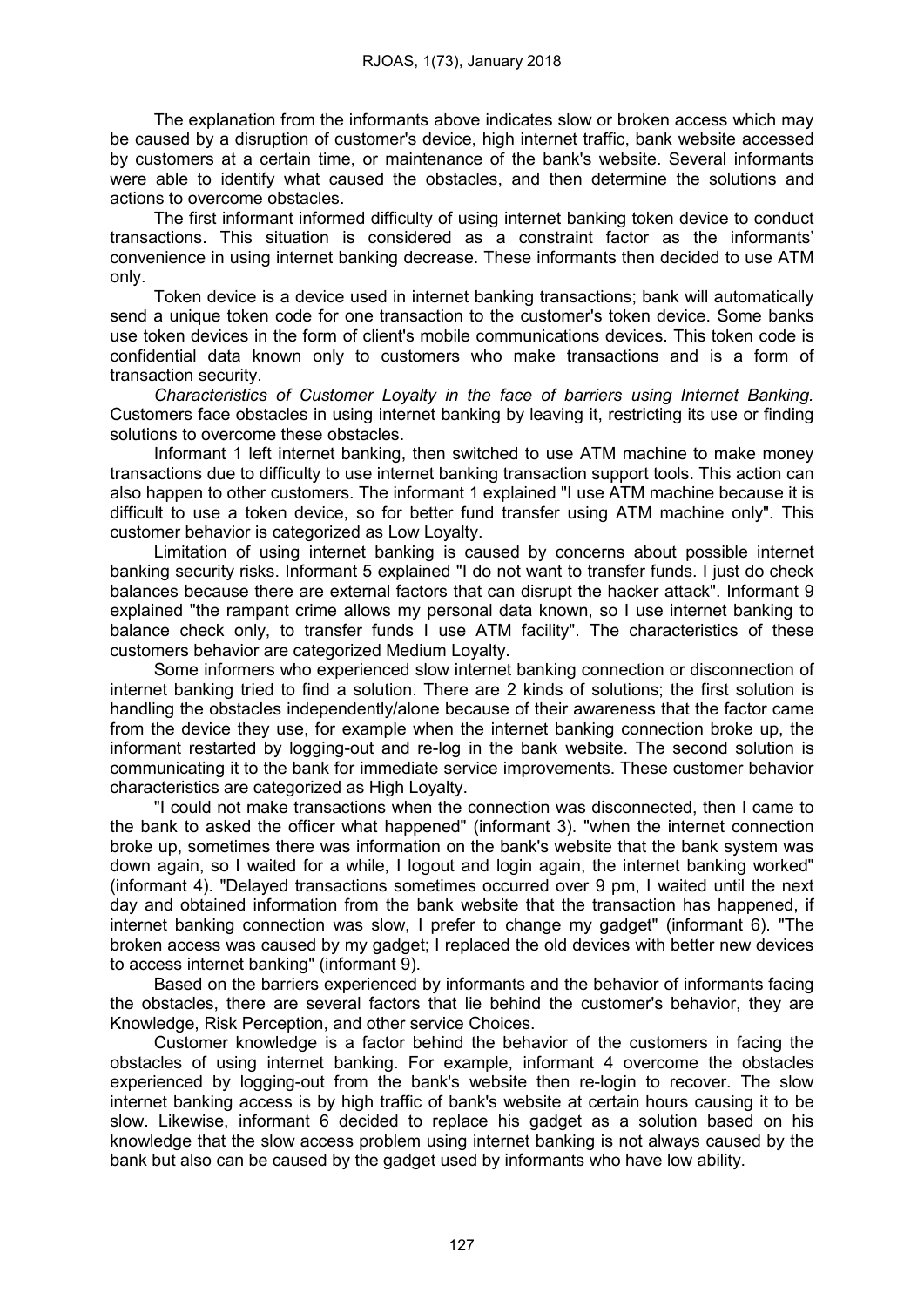Concerns about the risk of possible security breaches such as malicious hacker attacks on internet banking services prompted Informant 5 and 9 to decide to limit themselves using internet banking feature. The two informants did not use any more funds transfer facilities via internet banking. They only use check balance feature or the account mutation check, they were worried about the dumping of their personal data by malicious hackers.

The influence of other service options such as ATMs, SMS banking, or other internet banking services may encourage customers to prefer to use these other services rather than using internet banking of a bank with problems or obstacles. The goal is to enable customers to make transactions electronically, as experienced by the 1st informant decided to switch to the use of ATMs to make money transactions.

### RESULTS AND DISCUSSION

Customer's knowledge is one of the factors that shape their behavior so as to enable customers to find solutions to the constraints faced. However, limited knowledge is also a factor that encourages customers to choose to move to other service options such as ATM. According to Aslam et al (2011), knowledge gap affects low adoption of internet banking. Customers with high loyalty characteristics are characterized by the ability to find solutions supported by adequate knowledge and learning skills, so they stay afloat to use internet banking optimally.

The risk perceived by customers as a possible security disturbance can influence the customer's decision to restrict them in using internet banking, for example, customers use internet banking only to check the balance, not for transfers. According to Agwu (2015) the perceived risk of customers is the risk of losing money due to mistakenly using of internet banking. According to Munusamy et al (2012) the perceived risk of customers can threaten customers leaving internet banking services.

In this study, the perceived risk of informants encouraged them not to leave using internet banking; they only limit the use of the features as the informants understood the benefits to be obtained from internet banking. Financial risk stems from threats to hacking crimes that can be performed by people who have ability to break through internet banking (Aslam et al, 2011). Customers with modest loyalty characteristics are characterized by an attitude that is based on concerns about security threats that they reduce the use of internet banking only for the purposes of checking balances or checking account mutations.

An alternative choice of other services may influence customers choosing to use other services rather than using internet banking with some barriers, such as customers switching to ATMs for transactions because of difficulty in operating token equipment. According to Aslam et al (2011) customers consider the cost compared to the perceived benefits obtained to choose other service alternatives. If internet banking services are perceived to require greater costs such as the difficulty of using internet banking, ATM usage, which is considered easier operation, will be the main consideration of the customer to be able to conduct the transaction. Customers with low loyalty characteristics are characterized as easily influenced by other service options, so they can easily abandon the use of internet banking.

A description of the characteristics of customer are grouped in three categories of High, Medium, Low Loyalty related to the ability of customers in facing the obstacles of internet banking is described in the following table.

| Type of Customer<br>Lovalty | Customer Behavior                                                                  | Factors behind the Customer<br>Behavior     |  |
|-----------------------------|------------------------------------------------------------------------------------|---------------------------------------------|--|
| High                        | Finding solutions to overcome barriers and use internet<br>banking optimally       | Knowledge                                   |  |
| Medium                      | Limiting the use of internet banking only for some<br>features of internet banking | <b>Risk Perception</b>                      |  |
| LOW                         | Leaving internet banking usage and switching to another<br>service                 | Difficulty in operating internet<br>banking |  |

| Table 1 – Characteristics of Customer Loyalty in Barriers to Internet Banking Adoption |  |  |  |
|----------------------------------------------------------------------------------------|--|--|--|
|                                                                                        |  |  |  |
|                                                                                        |  |  |  |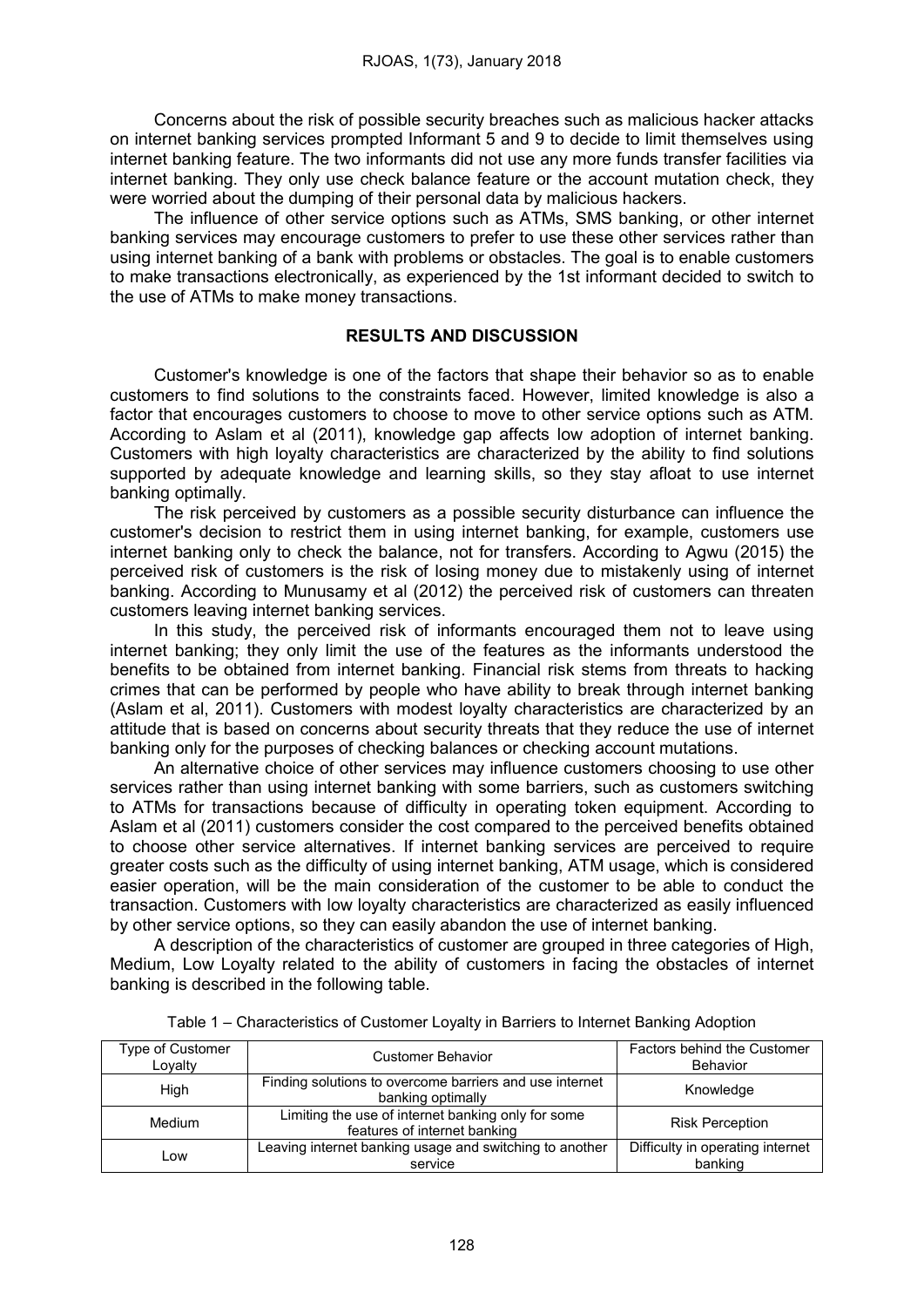*Implications of Bank Management.* Bank as an internet banking provider has an obligation to improve services for their customers. Therefore, the perceived obstacles of customers in using internet banking become important inputs for Bank Management to improve the service that the barriers can be overcome or minimized.

Unreliability of internet banking, if it is caused by problem in the use such as slow or disconnected access, should be immediately communicated to the customer. Difficulty in using about internet banking security disturbance can be pursued by bank management through the correct education program that customer can overcome barrier of using internet banking appropriately. This educational program can be performed through educational videos on bank website, frequently asked via email correspondence or online chat, educational information through brochures, and explanations from customer service and call center.

Bank must have procedures to detect customer's perceived barriers, determine measures to overcome these barriers, and measure how the measures are taken effectively to resolve problems faced by customers in the use of internet banking. The procedure for handling customer barriers has become a tool for bank management to keep improving its services. Bank management should build an excellent security system to make customers trust in using internet banking (Akram and Asghar, 2012). In addition, Bank Management should be able to establish good communication with customers for good response affects customer satisfaction significantly (Doost and Ashrafi, 2014). Similarly, the ability of banks to manage the security of privacy information can also increase public trust (Irabatti, 2013). Bank management must also be able to manage priority issues to improve the quality of customer service (Ma, 2012).

## CONCLUSION AND SUGGESTIONS

There are three types of obstacles faced by customers in internet banking usage: difficulty of using internet banking, security disturbance, and unreliable access. The customer's response to these obstacles is manifested into three types of behavior, leaving internet banking categorized as low loyalty, limiting themselves in using internet banking features categorized as medium loyalty, and finding solutions to overcome barriers categorized as high loyalty. The three behaviors are influenced by three factors including customer knowledge, risk perception, and influence of other service choice.

Further research can be carried out in finding out how bank as internet banking provider overcome the obstacles perceived by the customers. Further research with quantitative methods is still possible to determine the significance of knowledge, perceptions of risk, and the influence of other service choices on customer decisions in overcoming barriers using internet banking.

### REFERENCES

- 1. Al-Fahim, N.H. (2013). An Exploratory Study of Factors Affecting the Internet Banking Adoption. Global Journal of Management and Business Research, 13(8): 22-32
- 2. Al-Smadi, M.O. (2012). Factors Affecting Adoption of Electronic Banking: An Analysis of the Perspectives of Banks' Customers. International Journal of Business and Social Science, 3(17): 294-309
- 3. Agwu, M. Edwin. (2015). Analysis of Obstacles to Uptake of Internet Banking Services in Nigeria. Research Journal of Business and Management, 2(1): 99-114
- 4. Akram, S. dan N. Asghar. (2012). An empirical analysis of Customer Satisfaction on adoption of internet banking in Pakistan. Ijcrb.com, 3(9): 1124-1132
- 5. Aslam, H. D., M. Khan, A. Tanveer, T. Amber. (2011). Perceived Barriers Towards Adoption of Internet Banking Among Non-Metropolitan Internet Users of Pakistan. International Business & Economics Research Journal, 10(4): 45-56
- 6. Davis, F. D. (1989). Perceived Usefulness, Perceived Ease of Use, and User Acceptance of Information Technology. Journal of MIS Quarterly, 13(3): 319‐340